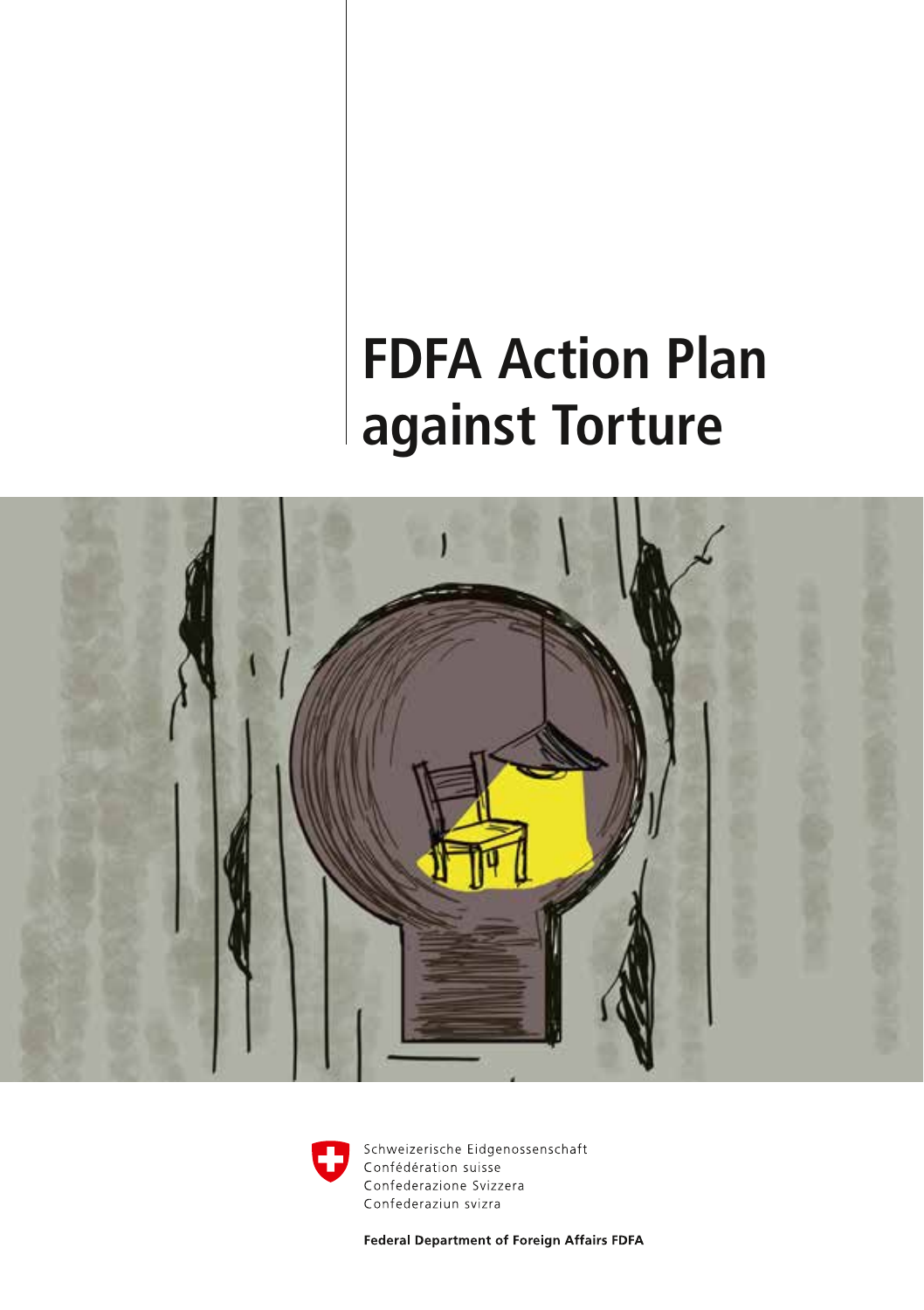# **Table of contents**

| <b>Overview</b>                                                                                                                               | 3              |
|-----------------------------------------------------------------------------------------------------------------------------------------------|----------------|
| 1 International context                                                                                                                       | 4              |
| 1.1 Legal framework                                                                                                                           | 4              |
| 1.2 Political framework                                                                                                                       | 5              |
| 1.3 Challenges and progress in the global fight against torture                                                                               | 5              |
| 2 Switzerland's commitment to a world without torture and ill-treatment                                                                       | $\overline{ }$ |
| 2.1 Humanitarian tradition                                                                                                                    | 7              |
| 2.2 Promoting human rights and international law                                                                                              | 8              |
| 2.3 Promoting peace and security and preventing violent extremism                                                                             | 9              |
| 2.4 Promoting sustainable development                                                                                                         | 9              |
| 3 Lines of action and measures                                                                                                                | 11             |
| <b>Line of Action I</b><br>Legal framework: reinforcement of the absolute and<br>universal prohibition of torture and ill-treatment           | 11             |
| <b>Line of Action II</b><br>Effective implementation on the ground preventing torture,<br>combating impunity and promoting redress            | 13             |
| <b>Line of Action III</b><br>International monitoring and enforcement: strengthening<br>multilateral institutions and anti-torture mechanisms | 15             |
| <b>Line of Action IV</b><br>Cooperation and reinforcement: partner governments,<br>international organisations and civil society              | 17             |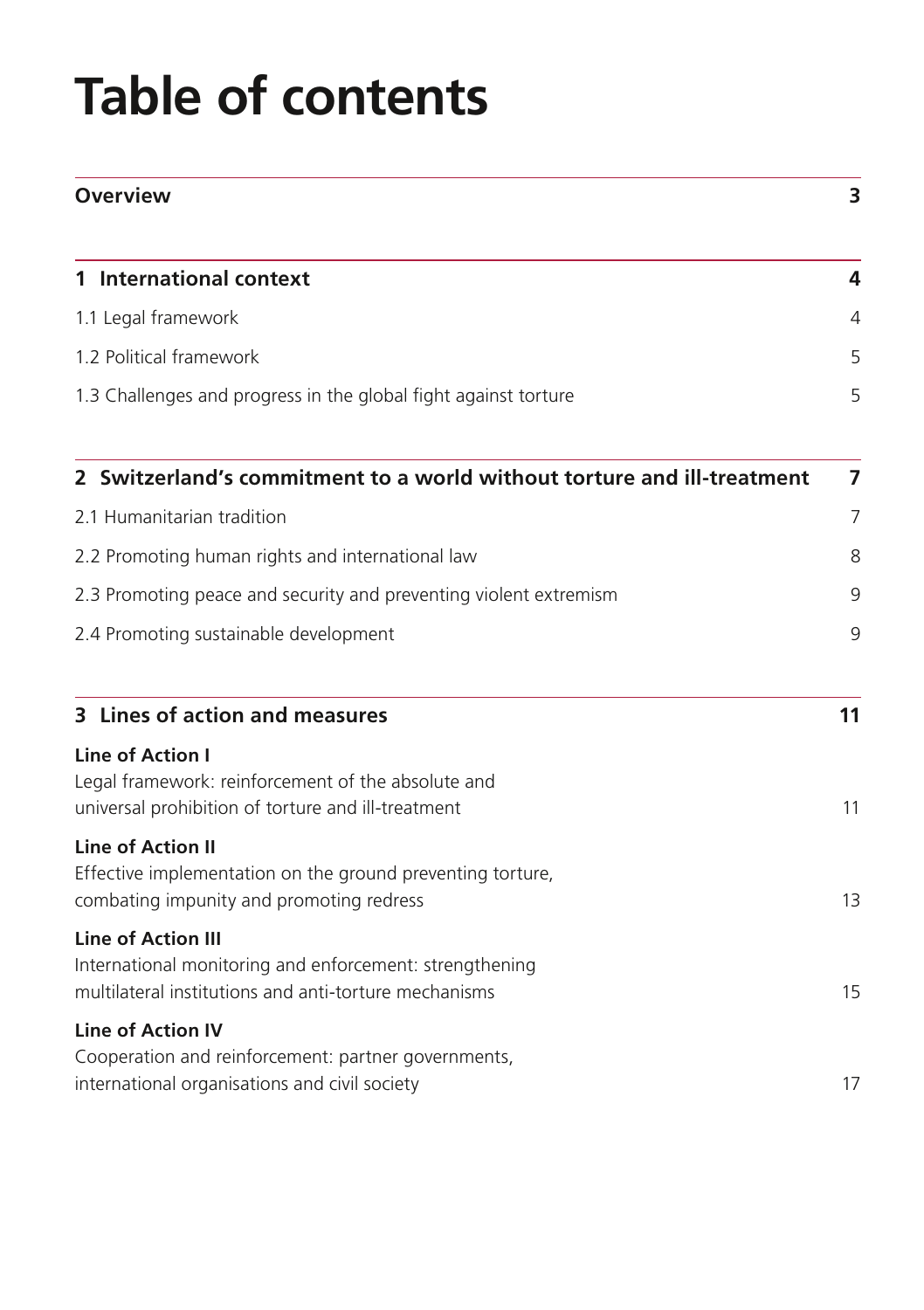## <span id="page-2-0"></span>**Overview**

Freedom from torture and ill-treatment is a basic human right. International law prohibits these practices at all times and under all circumstances. Despite this absolute and universal ban, torture remains widespread around the world, not only during armed conflicts and other situations of violence but also in peacetime.

Torture and ill-treatment are an offence to human dignity and put human security at risk. These practices destroy individuals, families and societies. They jeopardise a conflict-free co-existence and lasting peace, and hamper economic development.

The fight against torture and ill-treatment has long been a Swiss foreign policy priority. The action plan maps out how Switzerland intends to uphold the absolute and universal ban on torture and ill-treatment, as well as the steps it will take to ensure its effective implementation. It also explains how Switzerland will support the international monitoring and enforcement of the torture ban, and sets out the forms its cooperation with other states, international organisations and non-governmental organisations (NGO) will take. The aim of this action plan is to close the gap between the law and practice, and improve the protection of individuals from torture by enhancing the use of prevention measures, the prosecution of perpetrators and redress for the victims.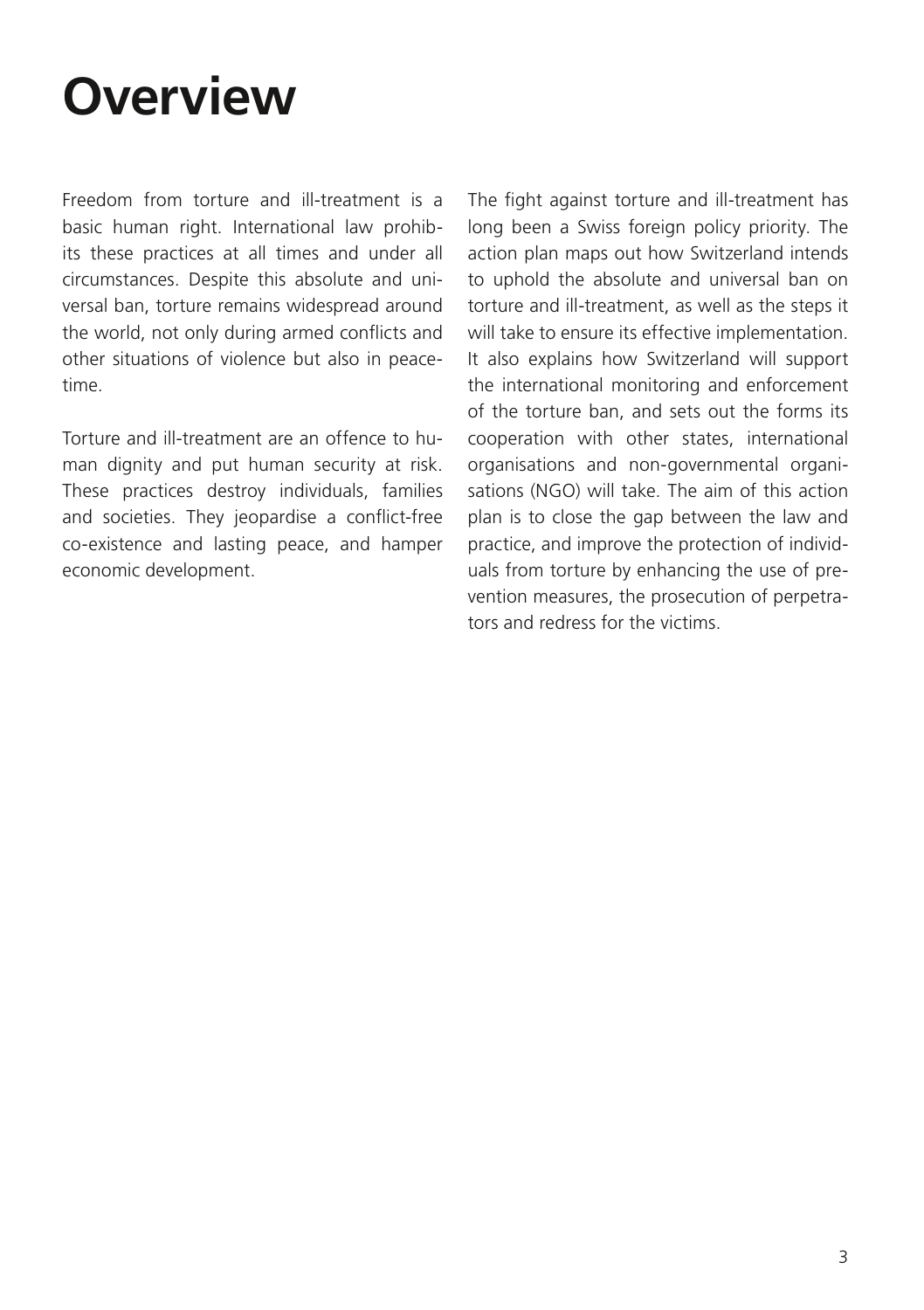## <span id="page-3-0"></span>**1 International context**

## **1.1 Legal framework**

International customary law and several international conventions prohibit torture and other cruel, inhuman or degrading treatment or punishment<sup>1</sup> at all times and under all circumstances. The ban on torture is a peremptory norm of international law from which no derogation is permitted (*ius cogens*). The use of torture and ill-treatment is never justified, whether in war, in the fight against terrorism or crime, or in any other circumstance. This absolute and universal ban was enshrined in the Universal Declaration of Human Rights and in international humanitarian law at the end of the Second World War. Even the Hague Conventions of 1899 and 1907 on the Laws and Customs of War on Land already addressed the right of prisoners of war to be treated humanely. The first international legal text which provided for an explicit and universal ban on torture was the 1948 Universal Declaration of Human Rights.

The 1984 Convention against Torture is the core international legal instrument for combating torture and other cruel, inhuman or degrading treatment or punishment.<sup>2</sup> The Optional Protocol to the Convention of 2002<sup>3</sup> provides for the independent monitoring of places of detention by national and international bodies.

The Geneva Conventions and their Additional Protocols4 also explicitly prohibit torture and cruel treatment; their provisions apply equally to armed non-state actors. As well as these universal treaties, there are also a series of regional agreements on the subject. They include the 1985 Inter-American Convention to Prevent and Punish Torture and the 1987 European Convention for the Prevention of Torture and Inhuman or Degrading Treatment or Punishment.<sup>5</sup>

Under these international treaties, states pledge to adopt national provisions aimed at preventing torture, prosecuting the perpetrators and seeking redress for the victims.

<sup>1</sup> This is the official legal term for the subject of this action plan. For the sake of simplicity, we use the shortened form 'torture and ill-treatment'.

<sup>2</sup> Switzerland ratified the European Convention for the Prevention of Torture and Inhuman or Degrading Treatment or Punishment in 1986 (AS 1987 1307). It also recognises the voluntary individual complaint and inquiry procedures.

<sup>3</sup> Switzerland ratified the Optional Protocol to the Convention against Torture and Other Cruel, Inhuman or Degrading Treatment or Punishment in 2009 (AS 2009 5449).

<sup>4</sup> All have been ratified by Switzerland.

<sup>5</sup> It was ratified by Switzerland in1988 (AS 1989 150).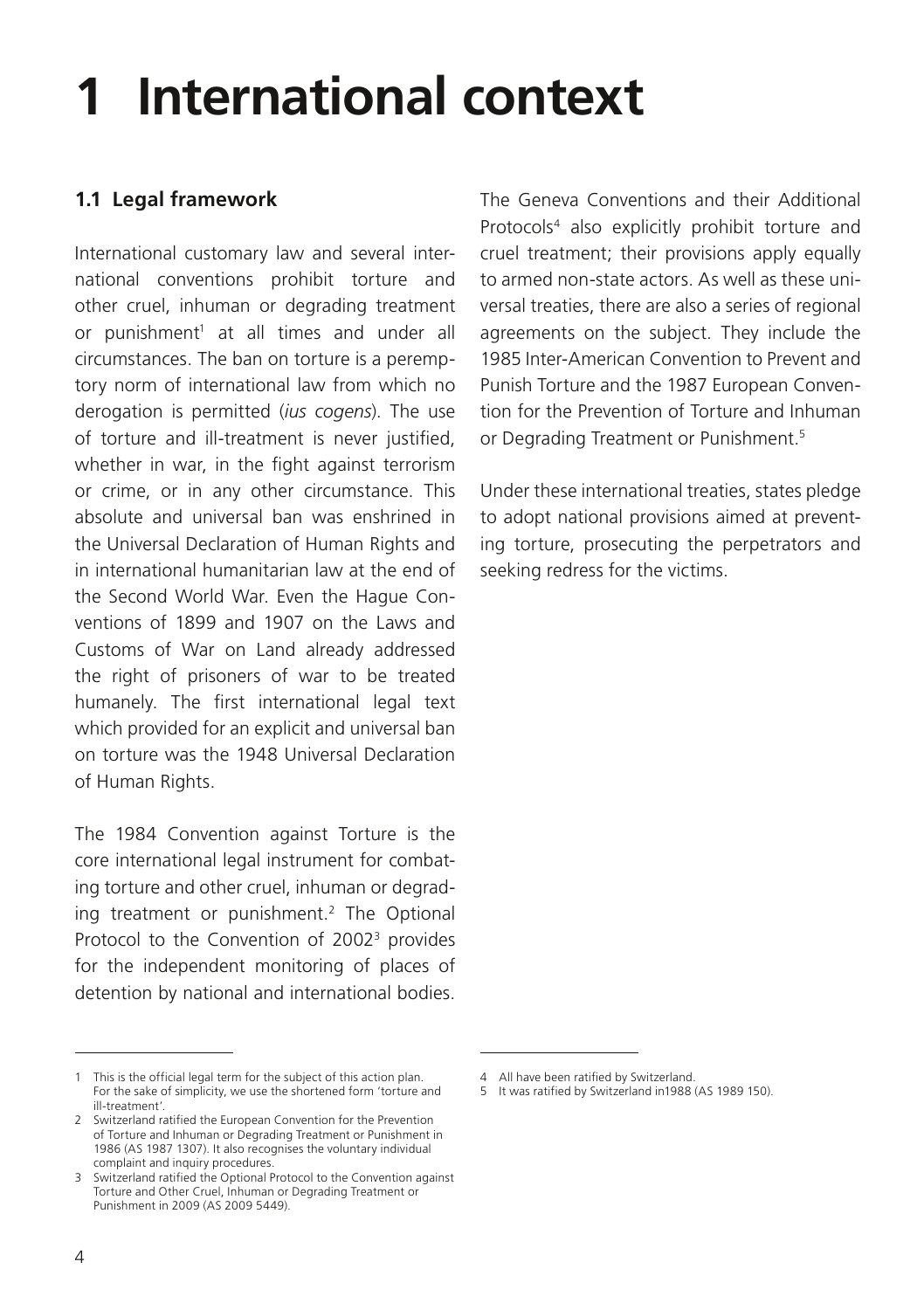## <span id="page-4-0"></span>**1.2 Political framework**

In addition to the binding norms of customary international law and international treaties, there are a number of standards and principles on the subject of torture and ill-treatment. By providing practice guidelines, standards help the state authorities and other relevant actors honour their legal obligations. Standards also serve as a tool of interpretation, in other words they help to clarify what the legal terms and provisions of international law mean in practice.

These global and regional standards include the UN Standard Minimum Rules for the Treatment of Prisoners (*Nelson Mandela Rules*), the UN Rules for the Treatment of Women Prisoners (*Bangkok Rules*), the UN Standard Minimum Rules for the Administration of Juvenile Justice (*Beijing Rules*), and the Manual on the Effective Investigation and Documentation of Torture and Other Cruel, Inhuman or Degrading Treatment or Punishment (Istanbul Protocol).

In the 2030 Agenda for Sustainable Development, states pledge to advance the realisation of human rights for all, including their protection from violence. Goal 16 of the Agenda calls on states to promote peaceful and inclusive societies, and to provide access to the law and justice for all. Preventing torture and ill-treatment helps to make societies more peaceful and less violent. Goal 16.2 of the Agenda explicitly addresses torture by calling on states to end the torture of children. Another important provision of the Convention against Torture is the right of victims to legal redress. Here, the 2030 Agenda and the Convention against Torture are mutually reinforcing.

## **1.3 Challenges and progress in the global fight against torture**

Growing global instability has made the enforcement of the absolute ban on torture increasingly difficult. By adopting restrictive laws and derogations from international standards in the name of national security concerns and anti-crime and anti-terror efforts, states undermine the protection of individuals from torture and ill-treatment. The rise in incarceration rates around the world leads to prison overcrowding. Consequently, detention centres become a breeding ground for torture and ill-treatment.

Migration is viewed as a security problem, with more attention given to discouraging asylum seekers, refugees and other migrants than protecting them from torture in their country of origin, destination or transit. Incendiary speeches that justify torture and ill-treatment have led to a growing acceptance of these practices as a 'necessary evil'.

Nevertheless, some progress has been made. For example, there is more widespread acknowledgement of the importance of transparency and accountability. In addition, a growing number of states have ratified the Convention against Torture and its Optional Protocol, and greater consideration is now given to the specific protection needs of people in vulnerable situations such as women, children, the elderly, the disabled and the LGBTI community. Safeguards have been introduced at international, regional and national levels to mitigate the risk of torture and ill-treatment during the first hours of police custody; their implementation is also subject to closer scrutiny. National human rights institutions, torture prevention mechanisms and civil society organisations contin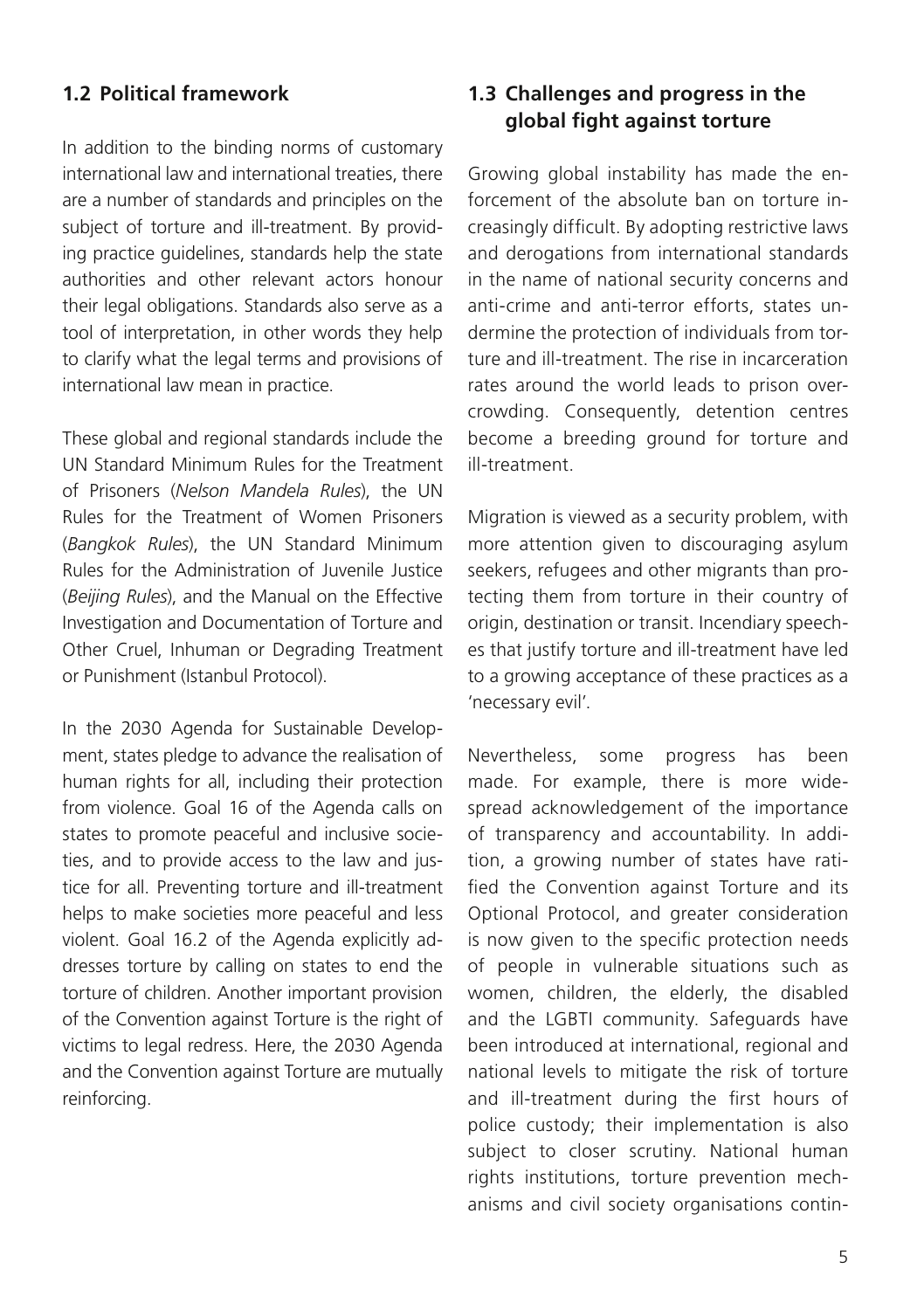ue to speak out and fight against all forms of torture and ill-treatment despite the difficult circumstances, threats and reprisals they often face.

#### **Corruption abets torture**

The UN and recent academic research have identified a clear link between the prevalence of corruption and the use of torture and ill-treatment. Corruption poses a direct and indirect threat to the right to life and the right to protection from torture and ill-treatment. For example, if detainees do not pay a bribe, they may be tortured or mistreated in order to extract a confession. Victims, witnesses and whistle-blowers are arrested, tortured or even killed so as to stop them from disclosing corrupt practices.

The FDFA is committed to ensuring a human rights-based approach to anti-corruption efforts. To this end, it contributes to the creation of a user-friendly manual on best practices for tackling corruption. This document shows that a focus on human rights, the victims of corruption and state responsibility can, in fact, complement and reinforce conventional anti-corruption efforts.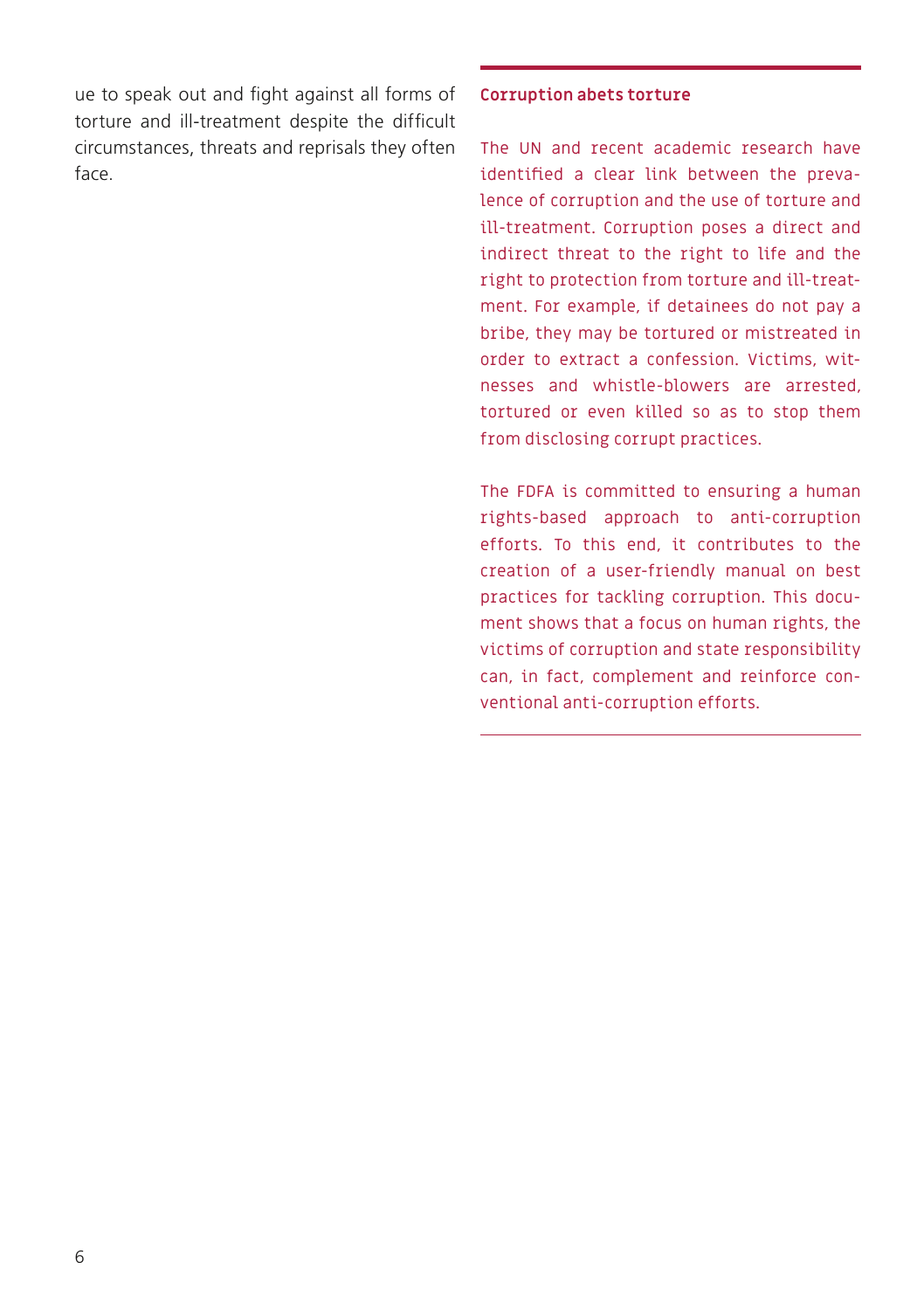## <span id="page-6-0"></span>**2 Switzerland's commitment to a world without torture and ill-treatment**

Switzerland's commitment to a world without torture and ill-treatment is in keeping with its humanitarian tradition and the Federal Constitution.6 This action plan fleshes out the FDFA's human rights strategy on the fight against torture and helps to advance the implementation of Switzerland's foreign policy strategy, specifically its goal of promoting peace, security, sustainable development and prosperity.

#### **2.1 Humanitarian tradition**

Switzerland's commitment dates back to the 19<sup>th</sup> and 20<sup>th</sup> centuries when, together with the International Committee of the Red Cross (ICRC), it called for the creation of international humanitarian law. This paved the way for the prohibition of the use of torture in armed conflict. At the end of the Second World War, Switzerland campaigned for the use of torture, including during armed conflict, to be universally prohibited under international human rights law.

In the 1990s Switzerland assisted with the drafting of the Optional Protocol to the UN Convention against Torture. It was a Swiss national, Jean-Jacques Gautier, who was behind the founding idea of the Optional Protocol, namely the opening up of all places of detention to independent inspectors. Even before Gautier's initiative, Switzerland had already demonstrated its support for the European Committee for the Prevention of Torture. In the 1990s Switzerland explicitly made the fight against torture a priority of its human rights policy.

<sup>6</sup> Art. 10 para. 3 of the Federal Constitution (AS 1999 2556) prohibits torture and all forms of cruel, inhuman or degrading treatment or punishment. Art. 25 para. 3 of the Federal Constitution also stipulates that no person may be deported to a state in which they face the threat of torture or any other form of cruel or inhuman treatment or punishment. Finally, Art. 54 para. 2 states that Switzerland will promote the protection of human rights through its foreign policy.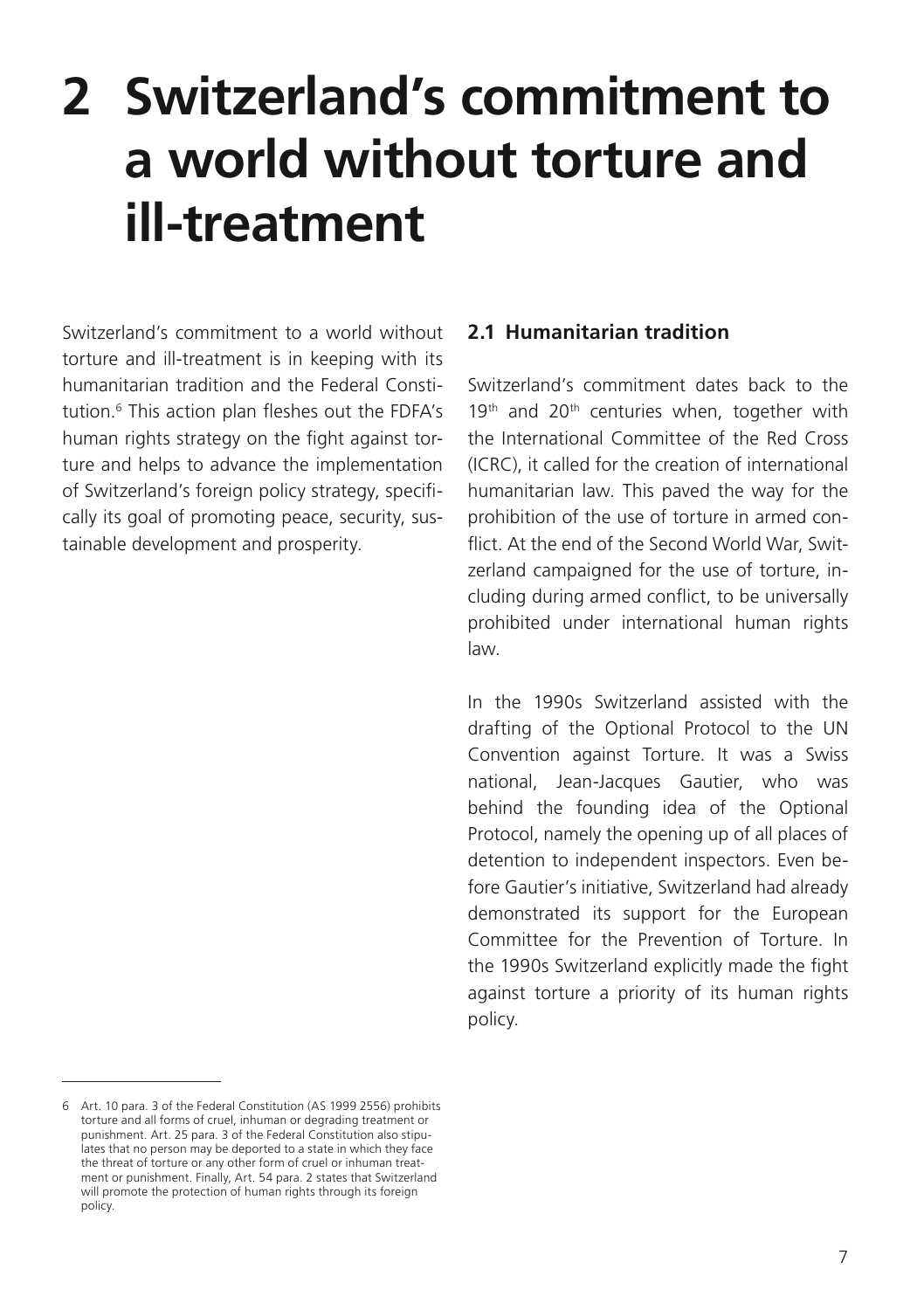## <span id="page-7-0"></span>**International Committee of the Red Cross: helping detainees for 150 years**

The International Committee of the Red Cross ICRC was founded in Geneva in 1863 to assist victims of armed conflicts and other situations of violence. It visits prisoners and maintains constructive dialogue with the detaining authorities, with a view to securing humane treatment and conditions of detention for all detainees. Through these activities, the ICRC aims to prevent the use of torture, ensure that detainees benefit from adequate accommodation, food, water and health care, and guarantee that the necessary legal safeguards are in place. Its dialogue with the detaining authorities is confidential. Following its visits, the ICRC shares its findings with the detaining authorities and advises on the national and international standards and instruments designed to improve the situation of detainees. In its role as host state, Switzerland is one of the ICRC's most important partners and largest donors.

## **2.2 Promoting human rights and international law**

Switzerland's foreign policy objective of promoting respect for human rights is enshrined in the Federal Constitution. International law establishes a framework for global peace, security, prosperity and protection for all. This is why Switzerland upholds and promotes international law.

The right to protection from torture and ill-treatment is a key concern of international law. Torture and ill-treatment are an offence to human dignity, an infringement of a basic human right, and a violation of a peremptory norm. As such, non-compliance with the ban on torture and ill-treatment undermines the entire body of international law.

Torture and ill-treatment inflict harm both on the victim and the perpetrator. The impact of these practices is also felt by family members and the community as a whole. The harm they cause, especially trauma, is passed on to children, such that their rights are affected, too. Torture is dehumanising and ruins lives. When committed on a large scale, it can tear entire communities apart.

Certain situations can leave people extremely vulnerable. Individuals who are deprived of their liberty are vulnerable because of the power imbalance that exists between them and those who detain them. The social environment and status of women, children, the elderly, the disabled, members of the LGBTI community, migrants and others render these groups particularly vulnerable. Switzerland is committed to protecting, without discrimination, the human rights of these individuals. To achieve this, it must first identify their specific needs and adopt measures that take these into account.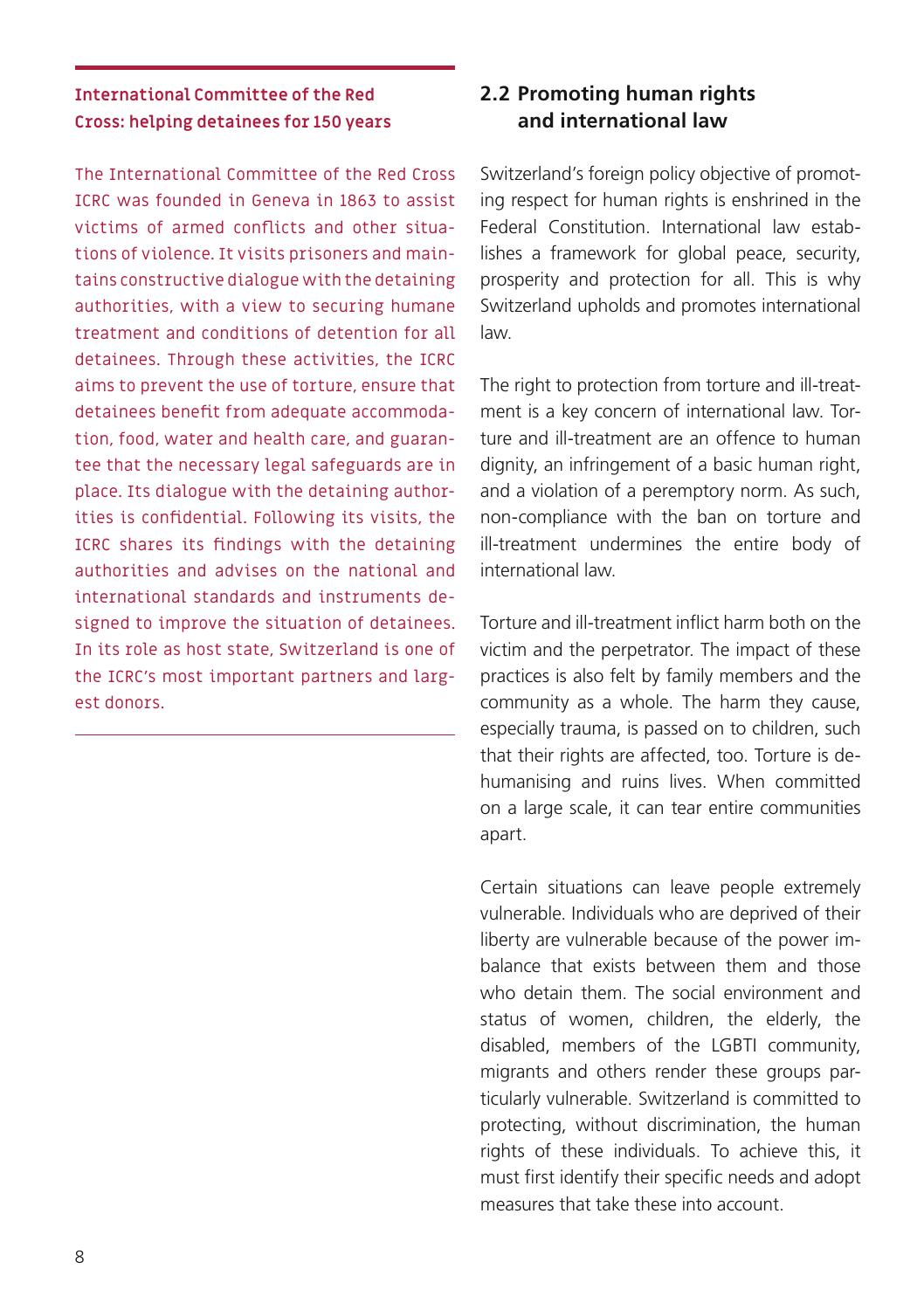## <span id="page-8-0"></span>**2.3 Promoting peace and security and preventing violent extremism**

Torture and ill-treatment are frequently used in situations of armed conflict or violence. While torture is a negative consequence of armed conflict, its widespread and systematic use, coupled with other human rights abuses, may beget more violence and even be the root cause of conflict. Research has found that terrorist attacks and the emergence of violent extremist organisations are strongly correlated with the use of state violence (e.g. torture, extrajudicial killings and arbitrary arrest).<sup>7</sup>

Switzerland firmly believes that lasting peace and security can only be achieved by protecting human rights and the rule of law. The prevention of torture and ill-treatment is therefore a key component of Switzerland's foreign policy commitment to preventing violent conflicts and violent extremism.8

Anti-terrorism and national security arguments are no excuse for torture and ill-treatment. Not only are torture and ill-treatment absolutely prohibited under international law and engender more violence, research has shown that they are not effective instruments for extracting information or preventing terrorist attacks.

## **2.4 Promoting sustainable development**

Human rights and fundamental principles like non-discrimination, participation, accountability, transparency and the rule of the law are essential to achieving sustainable development. This is why Swiss development cooperation efforts also include the promotion of human rights.

Goal 16 of the 2030 Agenda for Sustainable Development emphasises how important universal access to law and justice and the establishment of effective and accountable institutions are for peaceful, fair and inclusive societies. Switzerland's commitment to the rule of law and justice is also reflected in its development cooperation activities. These include efforts to prevent and curb violence and torture.

In addition to the negative consequences cited earlier, torture exacts enormous economic costs and, as such, is an obstacle to sustainable development. Anti-torture efforts are another way in which Switzerland helps to advance global sustainable development.

<sup>7</sup> See James Bowen and Arsla Jawaid, Why Preventing Violent Extremism Needs Sustaining Peace, International Peace Institute, 2017.

<sup>8</sup> National Action Plan to Prevent and Counter Radicalisation and Violent Extremism, Bern, 2016.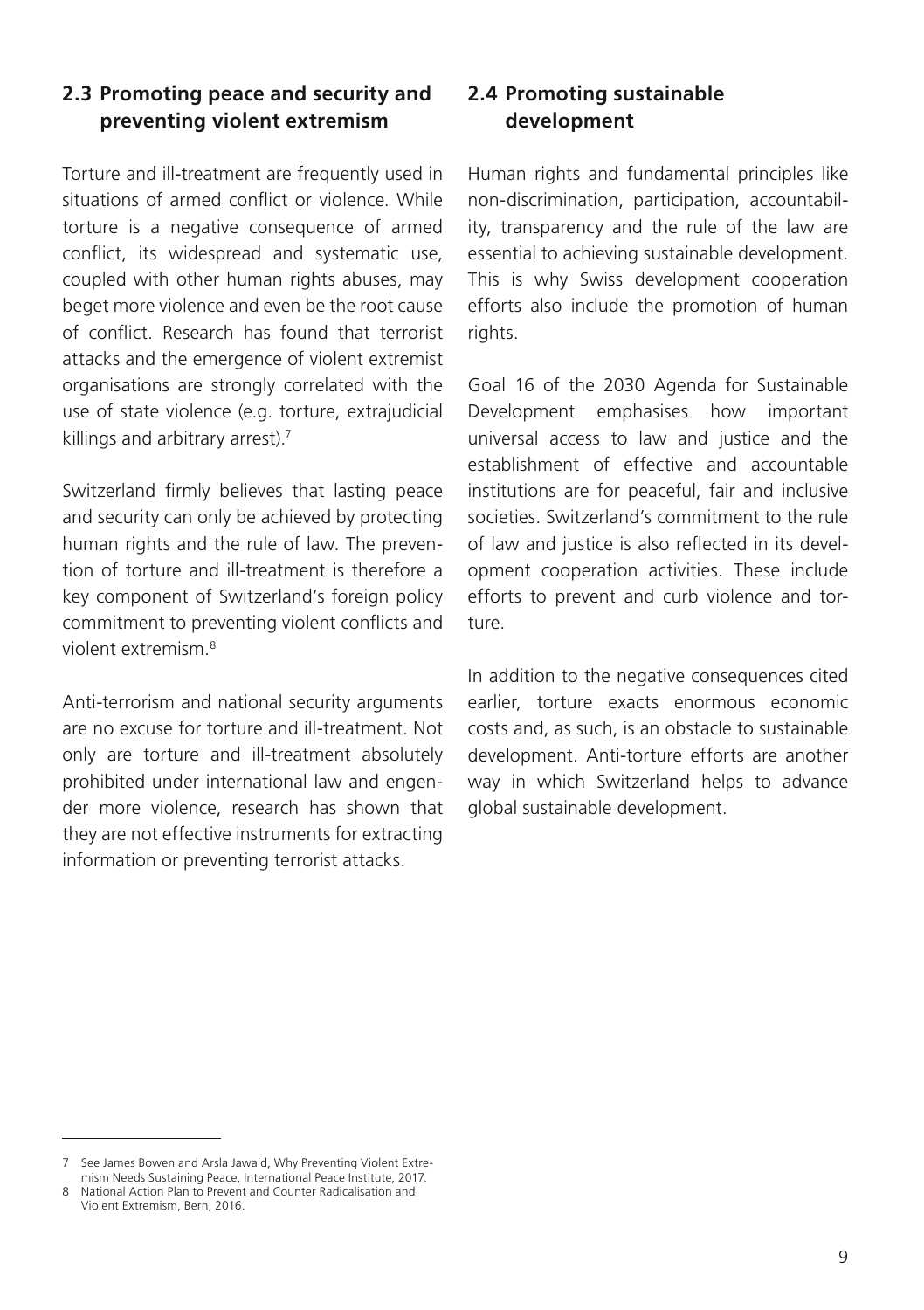## **Prevention of torture and ill-treatment in Switzerland**

The Federal Constitution prohibits torture and all forms of cruel, inhuman or degrading treatment or punishment. Switzerland has ratified all regional and global treaties on torture. It regularly reports to the UN Committee against Torture.

As stipulated in the Optional Protocol to the UN Convention against Torture, Switzerland has established its own torture prevention mechanism, the National Commission for the Prevention of Torture (NCPT). The NCPT regularly visits all places where individuals are detained and systematically monitors forced returns by air. Switzerland maintains dialogue with the UN Subcommittee on Prevention of Torture and hosts regular visits by the European Committee for the Prevention of Torture.

While torture as such is not a problem in Switzerland, preventing ill-treatment remains a national priority. Independent monitoring bodies have reported on cases of alleged ill-treatment in Swiss prisons and police violence. Detention conditions in Switzerland are largely considered adequate, though several shortcomings have been identified. In response, Switzerland now implements a number of policy instruments more systematically, including the Istanbul Protocol, which sets down the standards for investigating and documenting torture and ill-treatment.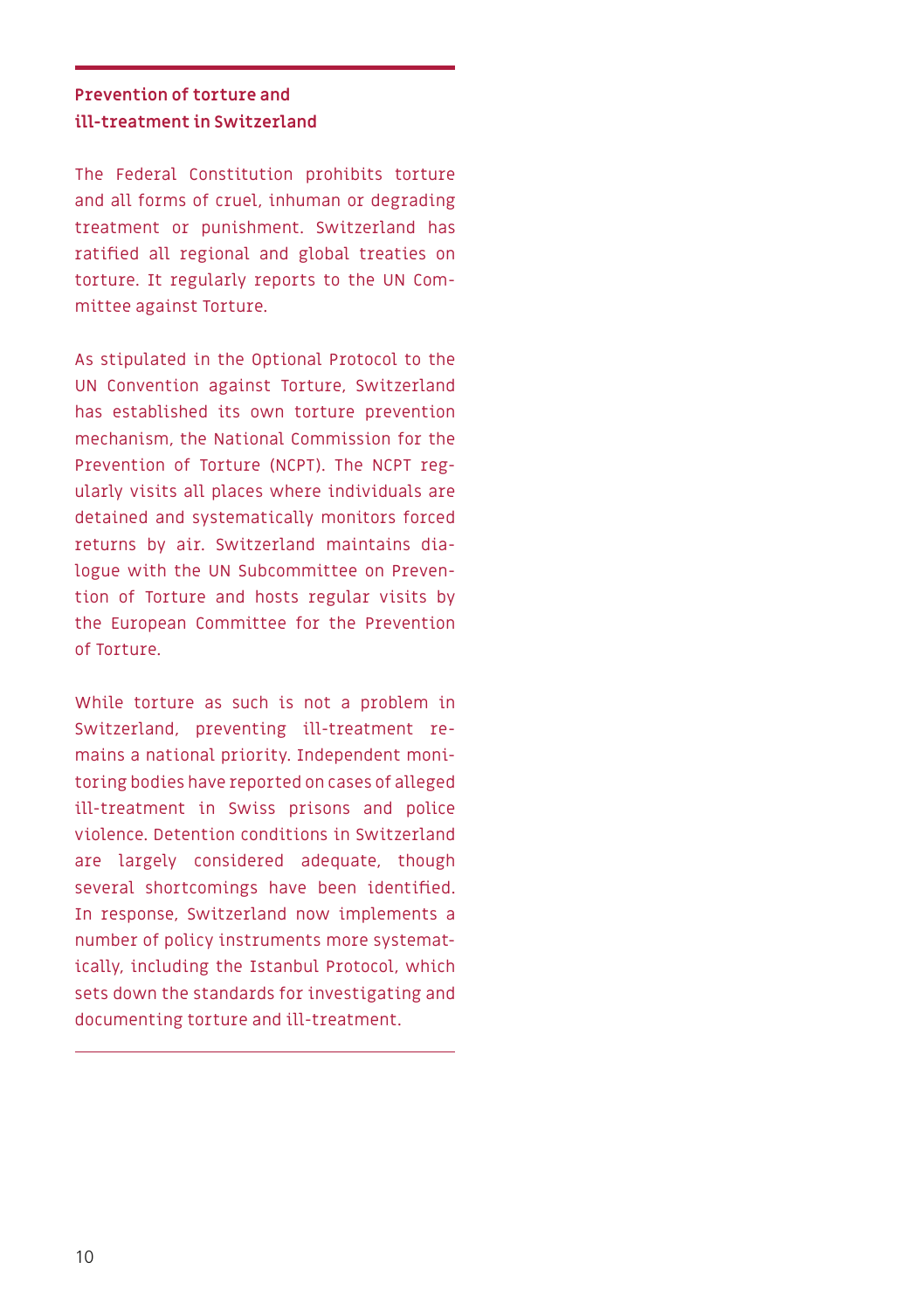## <span id="page-10-0"></span>**3 Lines of action and measures**

#### **Line of Action I**

Legal framework: reinforcement of the absolute and universal prohibition of torture and ill-treatment

### **OBJECTIVE**

**The universal recognition of the absolute prohibition of torture and ill-treatment and the reinforcement of the international legal framework.**

#### **Measure 1**

Switzerland affirms the absolute and universal prohibition of torture and ill-treatment.

Switzerland affirms the prohibition of torture and ill-treatment through its bilateral contacts, multilateral forums and public statements. Switzerland recalls the absolute and universal character of the prohibition of torture and ill-treatment, and regularly calls on states and armed non-state actors to honour their obligations.

#### **Measure 2**

Switzerland promotes the ratification of the UN Convention against Torture and its Optional Protocol.

Switzerland supports the international *Convention against Torture Initiative* (CTI) in its mission to ensure that all states are party to the UN Convention against Torture by 2024. A total of 163 out of 197 states<sup>9</sup> have ratified the UN Convention against Torture to date. Switzerland also promotes the ratification of the Optional Protocol to the UN Convention against Torture, which deals specifically with prevention efforts; 88 out of 197 states have ratified it to date. Switzerland uses bilateral meetings to lobby for the ratification of this Protocol and other anti-torture treaties. Within the framework of the Universal Periodic Review (UPR) of the UN Human Rights Council, Switzerland recommends that states accede to these treaties.

<sup>9</sup> As at August 2018.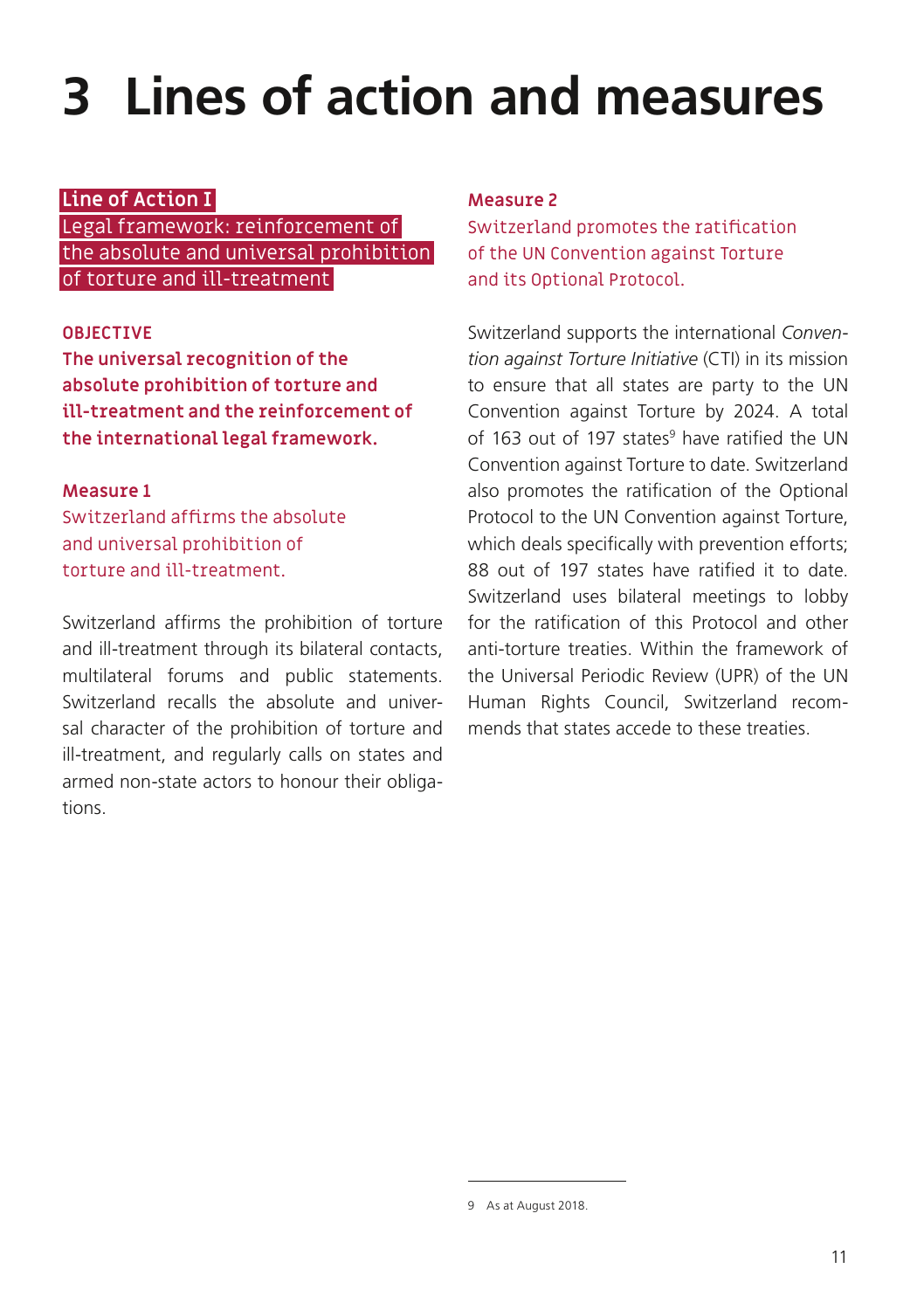## Switzerland is committed to ensuring that the legal framework provides effective protection from torture for all.

If the norms of general international law are to be applied in practice, states must have a clear understanding of their meaning and content. This explanatory work is performed by the treaty bodies such as the UN Committee against Torture and international tribunals like the International Criminal Court. Switzerland regularly offers its input to the 'General Comments' published by the treaty bodies. These texts aim to clarify and interpret specific treaty provisions.

Over the years, numerous international standards have been developed that address the conduct of state authorities and non-state actors. They include the UN Standard Minimum Rules for the Treatment of Prisoners. Switzerland is committed to the implementation of existing standards and promotes the formulation of new norms, such as those on non-coercive interrogation techniques and safeguards to prevent torture during criminal and other investigations.

Switzerland also supports efforts by the UN General Assembly, the UN Human Rights Council and other institutions to ensure that the international legal framework provides everyone with effective protection from torture and ill-treatment. For example, Switzerland is committed to ensuring that the content and implementation of the Global Compacts on Refugees and Migration take sufficient account of the need to protect refugees and migrants from torture.

Switzerland is of the opinion that the death penalty contravenes the prohibition of torture and other cruel, inhuman or degrading treatment or punishment. For this reason, it supports the universal abolition of the death penalty.10 In doing so, it contributes to the realisation of the right to protection from torture and ill-treatment. Switzerland is a member of the Alliance for Torture-Free Trade, a coalition of some 60 states, which seeks to end the trade in goods used to carry out the death penalty and torture.

## **Reform of the UN Standard Minimum Rules for the Treatment of Prisoners (Nelson Mandela Rules)**

The Standard Minimum Rules for the Treatment of Prisoners were first adopted in 1955 by the UN Congress on the Prevention of Crime and the Treatment of Offenders. In 2011, work began on reforming these rules; Switzerland was part of the process from the outset. Four years later (2015), the UN General Assembly adopted the revised Standard Minimum Rules, which are now known as the Nelson Mandela Rules. The reform has brought about significant improvements, particularly as regards the right of detainees to medical treatment and the prohibition of prolonged solitary confinement. As part of its activities within the UN and the OSCE and in its bilateral exchanges with governments, Switzerland is committed to ensuring the implementation of these standards.

<sup>10</sup> FDFA Action Plan for the Worldwide Abolition of the Death Penalty, Bern, 2017.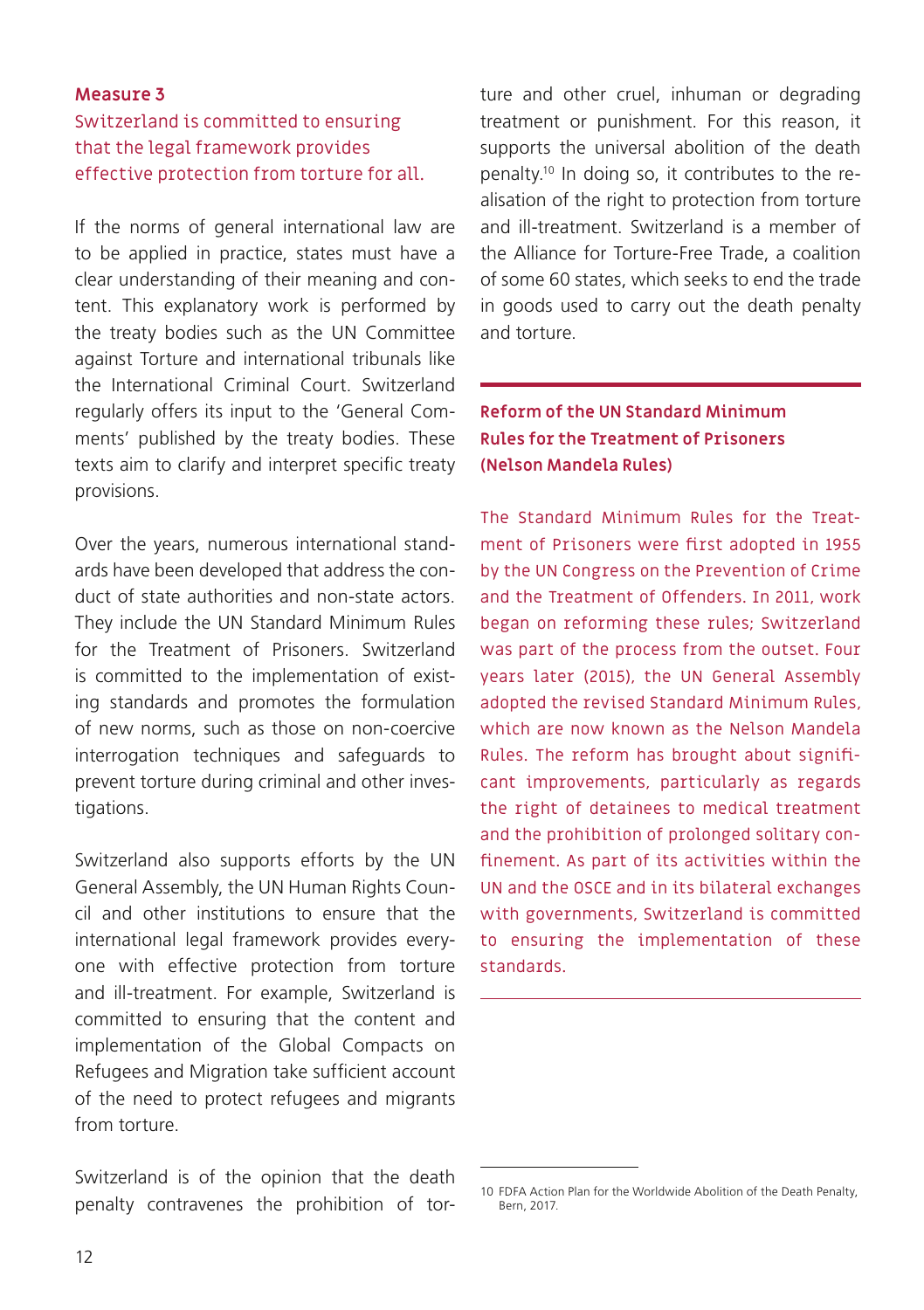## <span id="page-12-0"></span>**Line of Action II**

Effective implementation on the ground preventing torture, combating impunity and promoting redress

### **OBJECTIVES**

**States and armed non-state actors honour their legal obligations with regard to the prevention of torture, the prosecution of perpetrators and redress for victims.**

#### **Measure 4**

Switzerland promotes and supports safeguards against the use of torture and ill-treatment.

The most effective way to prevent torture and ill-treatment are linked to detention: enabling contact with family and friends, access to a lawyer and a medical examination by an independent physician. The second most effective measure is the criminal prosecution of alleged perpetrators of torture or ill-treatment. The third is the inspection of places of detention by independent bodies.

Switzerland promotes the implementation of these and other measures stipulated in the UN Convention against Torture and its Optional Protocol, and in international standards. Specifically, it supports the establishment and sound running of independent national prevention and monitoring mechanisms. It is also committed to improving conditions of detention and the human rights training of prison and security personnel.

#### **Independent monitoring of detention facilities**

Systematic visits to detention facilities and reporting on the visit findings is an effective tool for preventing torture. Switzerland encourages states to create independent national preventive mechanisms (NPMs) that meet the specifications set down in the Optional Protocol to the UN Convention against Torture. It also provides them with technical support, where necessary. NPMs must be professionally staffed and managed. They must also have sufficient funding and have access to all places of detention.

Switzerland supports the training of observers and facilitates the sharing of knowledge and experience between different NPMs. Here, Switzerland works with the Geneva-based Association for the Prevention of Torture (APT). It was a Swiss national, Jean-Jacques Gautier, who was behind the idea underpinning the Optional Protocol, namely the independent monitoring and inspection of all places of detention. He also founded the APT.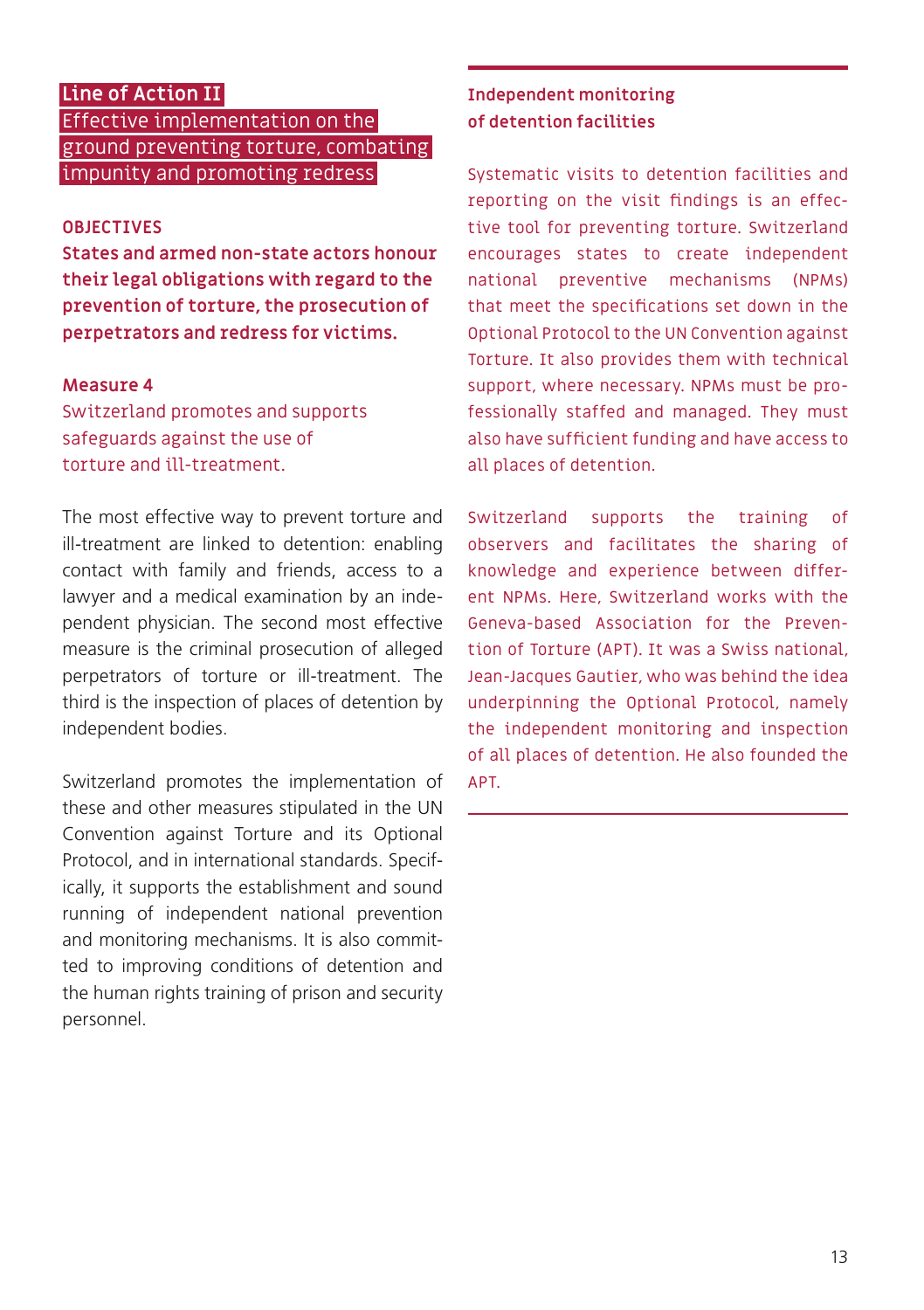Switzerland supports the punishment of acts of torture by assisting with the documentation and investigation of alleged cases, and demands the prosecution and punishment of perpetrators.

The thorough investigation of torture allegations and the punishment of crimes help not only to prevent further cases of torture but also afford victims the opportunity to obtain justice. Although the UN Convention against Torture obliges states to investigate, prosecute and punish cases of torture, this rarely happens in practice. With a view to remedying this situation, Switzerland is committed to helping other states prosecute acts of torture. It supports efforts, particularly those undertaken by non-governmental organisations, to document and investigate cases of torture.

## **Bilateral consultations and exchange of expertise**

Switzerland regularly raises the issue of torture and ill-treatment in its bilateral consultations with other states. Specialist consultations and dialogue on human rights provide an opportunity to discuss in greater depth ways to prevent torture and improve compliance with international norms. Switzerland also promotes the mutual secondment of experts with selected countries. Experts from the prison service, the police, monitoring bodies and civil society carry out reciprocal visits, which enable them to share and learn from one another's experiences.

#### **Measure 6**

Switzerland promotes the right to redress and rehabilitation, and supports rehabilitation services for survivors of torture.

Under the UN Convention against Torture, all victims of torture and ill-treatment are entitled to redress and rehabilitation. However, as is the case for prevention and punishment, there is a considerable gap between law and practice. Switzerland is committed to upholding the right to redress and rehabilitation. To this end, it backs the development of indicators that measure implementation performance. It supports rehabilitation centres and provides financial assistance to the UN Voluntary Fund for Victims of Torture.

## **Indicator-based promotion of the right to redress and rehabilitation**

It is well-known that victims of torture worldwide rarely receive redress or rehabilitation assistance, even though these are a requirement under international law. What is less well known is how far states honour their obligations and comply with international standards. Shortcomings must first be identified before an appropriate policy and measures can be devised that safeguard the right to redress and rehabilitation in practice. Switzerland supports a project launched by International Rehabilitation Council for Torture Victims, which aims to develop, test and use indicators to measure how well states perform in this regard.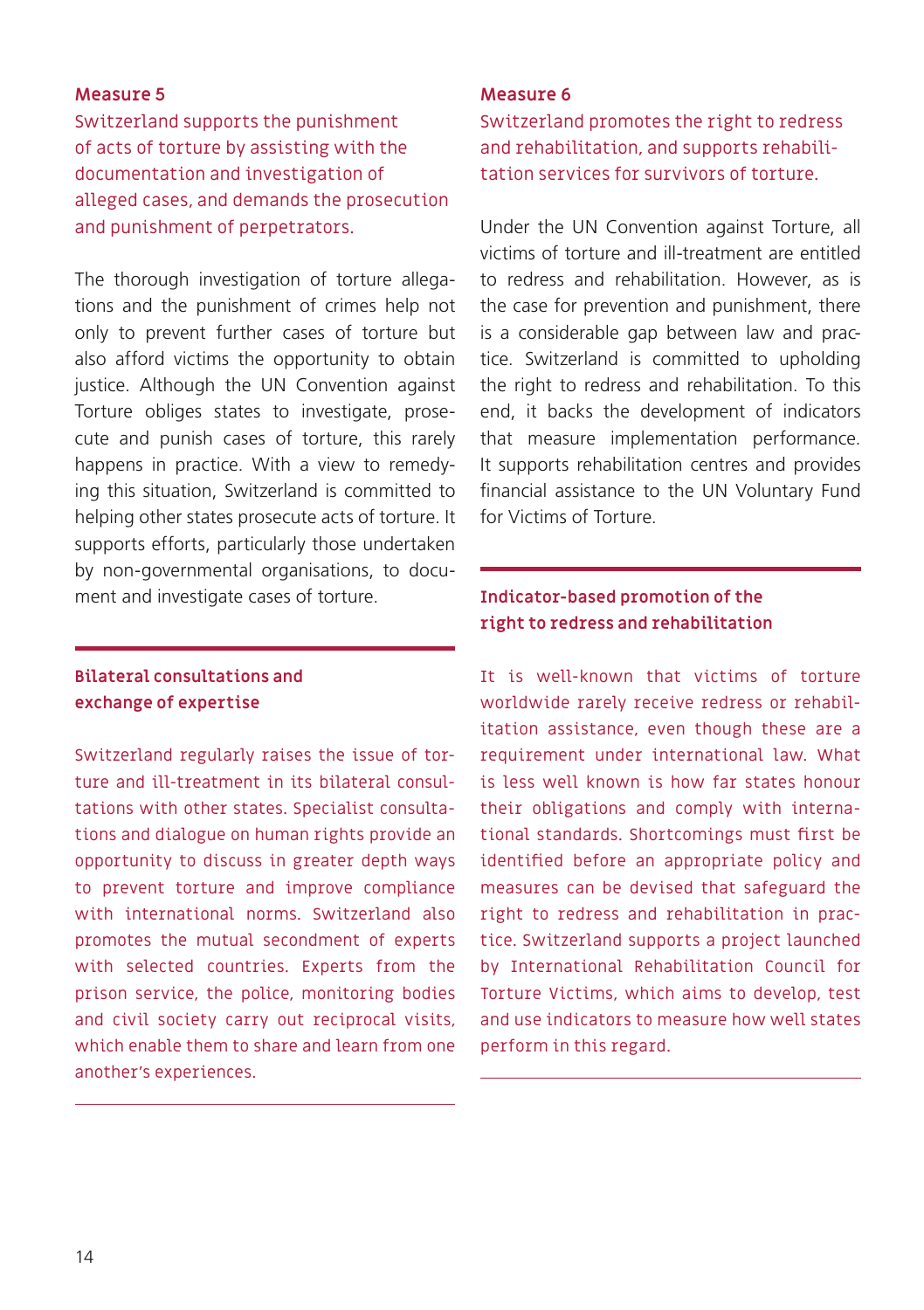## <span id="page-14-0"></span>**Line of Action III** International monitoring and enforcement: strengthening multilateral institutions and anti-torture mechanisms

#### **OBJECTIVE**

**International institutions and mechanisms are able to monitor and ensure that both states and armed non-state actors honour their obligations.**

#### **Measure 7**

Switzerland supports international monitoring mechanisms at the global and regional level.

A number of international institutions and mechanisms deal exclusively with the prohibition of torture. The UN Committee against Torture monitors the implementation of the UN Convention against Torture and issues recommendations to state parties. The UN Subcommittee on Prevention of Torture, which currently counts Switzerland as a member,<sup>11</sup> conducts visits to the states parties to the Optional Protocol and advises them on National Preventive Mechanism matters. Switzerland supports such institutions and mechanisms with policy, funding and staffing support.

The UN Special Rapporteur on Torture, a position currently held by a Swiss national,<sup>12</sup> is tasked with examining questions related to torture in the broadest sense, undertaking fact-finding country visits and handling individual complaints. Regional mechanisms include the European Committee for the Prevention of Torture.

Other international institutions and monitoring mechanisms which deal with the subject of torture include the UN Human Rights Committee the UN Committee on the Elimination of Discrimination against Women and the UN Committee on the Rights of the Child. In the UN Human Rights Council, Switzerland uses the Universal Periodic Reporting (UPR) to remind states of their obligations under the UN Convention against Torture. It regularly issues recommendations and monitors their implementation. At the regional level, the European Court of Human Rights hands down binding rulings on the prohibition of torture.

## **Support for the UN Special Rapporteur on Torture**

Switzerland offers policy and material support to the UN Special Rapporteur on Torture, a mandate established in 1985. It also provides the Office of the Special Rapporteur with qualified personnel and funding for specific projects. The Special Rapporteur is tasked with carrying out fact-finding country visits, sharing his findings and issuing recommendations. He also receives individual complaints, brings his influence to bear on states, discusses issues pertaining to anti-torture efforts, and reports to the UN General Assembly and the UN Human Rights Council.

<sup>11</sup> The UN Subcommittee comprises 25 independent experts. In 2018, Daniel Fink succeeded fellow Swiss national Hans-Jörg Bannwart, who first took his seat on the Subcommittee in 2012.

<sup>12</sup> In 2016 the UN Human Rights Council appointed Swiss national Prof. Nils Melzer as the 6th UN Special Rapporteur on Torture.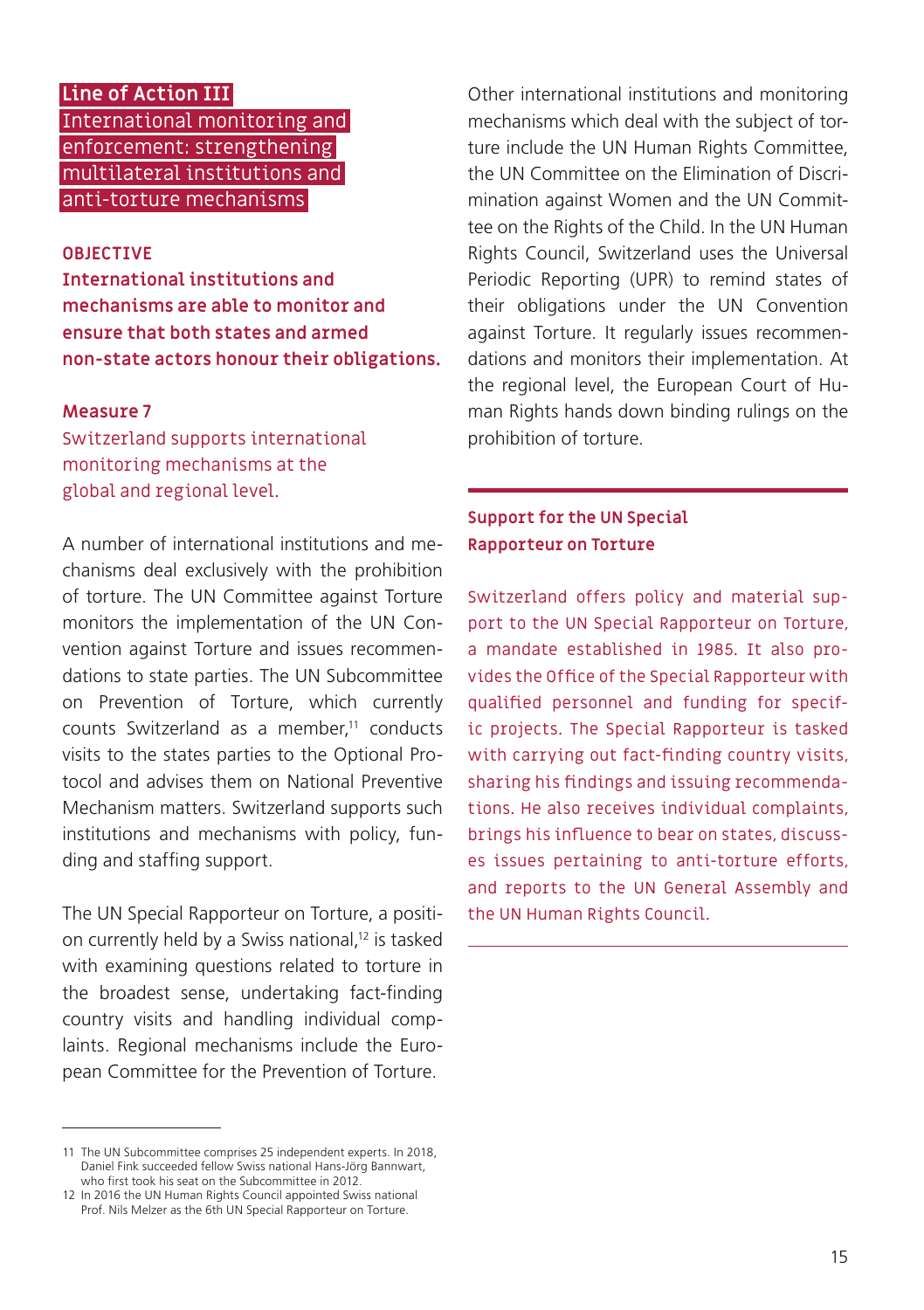## Switzerland is committed to a strong international criminal justice system and supports committees of inquiry and redress initiatives.

Torture and cruel, inhuman and degrading treatment not only constitute crimes against humanity, but are also a war crime. To ensure that these crimes do not go unpunished, Switzerland is committed to reinforcing the institutions of the international criminal justice system. It encourages states to accede to and implement the Rome Statute of the International Criminal Court, and to cooperate with the ICC.

Switzerland also supports the work of international and national ad-hoc courts and hybrid tribunals, which have the power to pass binding judgments. It is committed to the independence of the judicial authorities and the enforcement of their rulings. Where states are unable or unwilling to investigate and punish systematic crimes as defined by international law, Switzerland supports the power of the UN Security Council to refer such cases to the International Criminal Court.

To enable victims of torture to obtain redress, Switzerland supports the creation of international committees of inquiry and fact-finding missions, as well as initiatives to compensate the victims of torture. These should protect the rights of victims, remind states of their obligations and prevent breaches and violations.

## **Human rights violations in Syria: Switzerland supports committees of inquiry**

In 2011, Switzerland supported the UN Human Rights Council resolution to establish an Independent International Commission of Inquiry on the Syrian Arab Republic. The Commission is tasked with investigating alleged violations of international human rights law and identifying those responsible with a view to their criminal prosecution. The Commission has interviewed more than 6,000 witnesses and victims and has published over 20 reports on torture and other human rights violations.13 Carla del Ponte, former Swiss Chief Public Prosecutor and Chief Prosecutor International Criminal Tribunal for the former Yugoslavia, was a member of the Commission from 2012 to 2017.

In the UN General Assembly in 2016, Switzerland supported the creation of an independent committee to assist the investigation and prosecution of perpetrators of war crimes and human rights violations in Syria. The International, Impartial and Independent Mechanism, as it is officially called, is tasked with preparing files for criminal proceedings in national, regional or international courts. It began its work in August 2017.

<sup>13</sup> As at August 2018.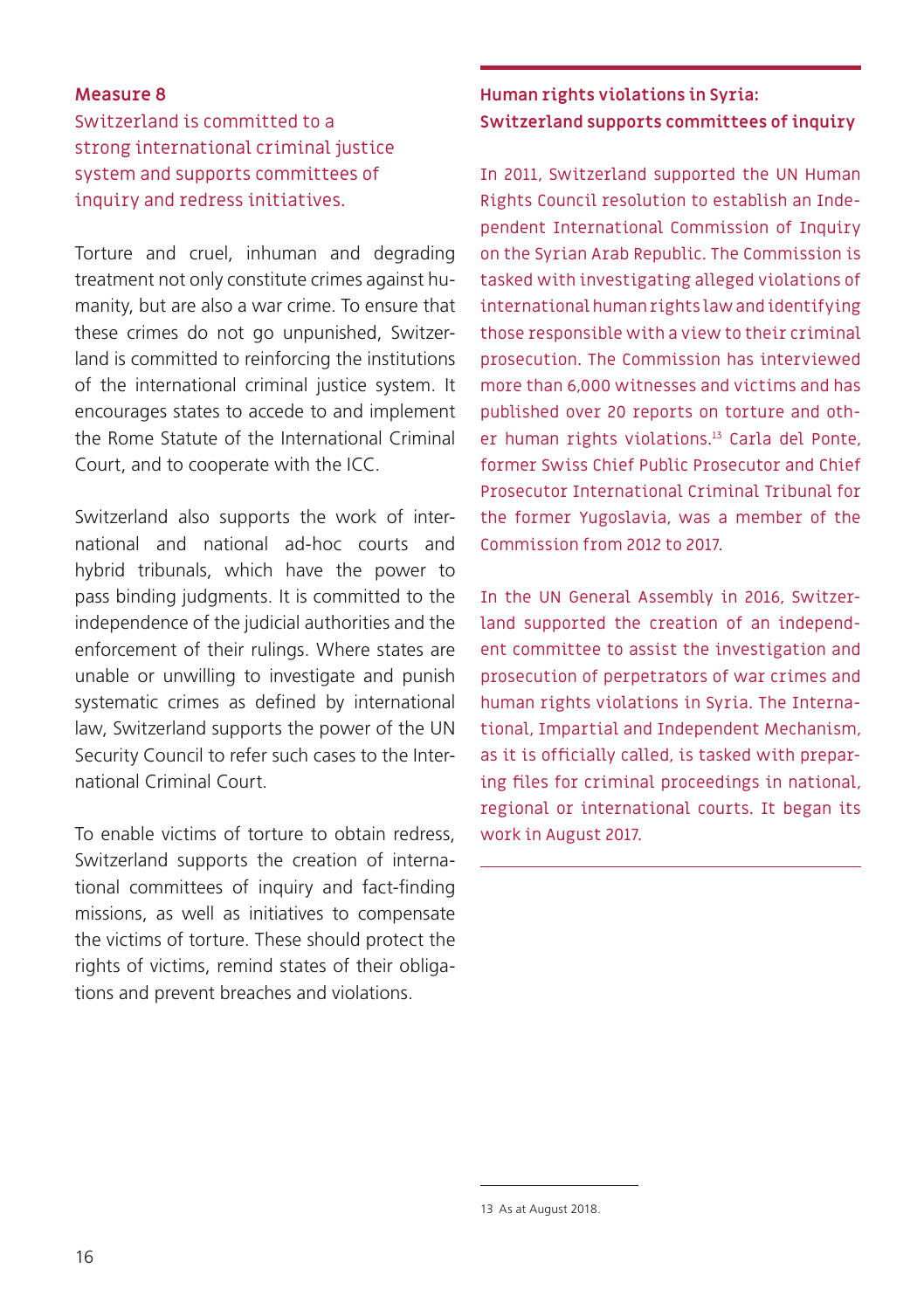## <span id="page-16-0"></span>**Line of Action IV**

Cooperation and reinforcement: partner governments, international organisations and civil society

#### **OBJECTIVE**

**Improved cooperation with actors involved in the fight against torture, strengthened role of civil society and reinforcing the status of Geneva as an international centre of anti-torture expertise.**

#### **Measure 9**

Switzerland steps up its cooperation with other actors, encourages them to work better together and promotes Geneva as an international centre in the fight against torture.

Switzerland steps up its cooperation with other governments committed to combating torture, especially through the UN and regional forums. All of the UN's organisations specialised in combating torture are based in Geneva. Many international non-governmental organisations and academic institutions involved in the fight against torture are also based in Geneva. Collectively, these organisations form the most important cluster of anti-torture expertise in the world. Switzerland promotes cooperation among these actors and champions the role and influence of Geneva in order to boost the effectiveness of worldwide efforts to combat torture.

## **Measure 10** Switzerland supports the work of international organisations in the fight against torture.

In addition, there are many regional organisations actively involved in the fight against torture. Switzerland strengthens the Organization for Security and Co-operation in Europe (OSCE) and its Office for Democratic Institutions and Human Rights (ODIHR) with regard to their anti-torture efforts. It also supports the activities of the Council of Europe and its institutions, as well as other selected regional organisations, including the Association of Southeast Asian Nations (ASEAN).

### **Promoting anti-torture efforts within the OSCE**

In 2014, during its Chairmanship of the OSCE, Switzerland put the prevention of torture at the top of the political agenda. It advocated for OSCE states to renew their commitment to torture prevention and helped set up an anti-torture programme. Here, it sent personnel to the Office for Democratic Institutions and Human Rights (ODIHR) and provided funding. The primary focus of the programme is promoting National Preventive Mechanisms in the OSCE region and implementing the UN Standard Minimum Principles for the Treatment of Prisoners. Switzerland's contribution has enabled the ODIHR to provide OSCE states with more effective support in meeting their legal and policy obligations.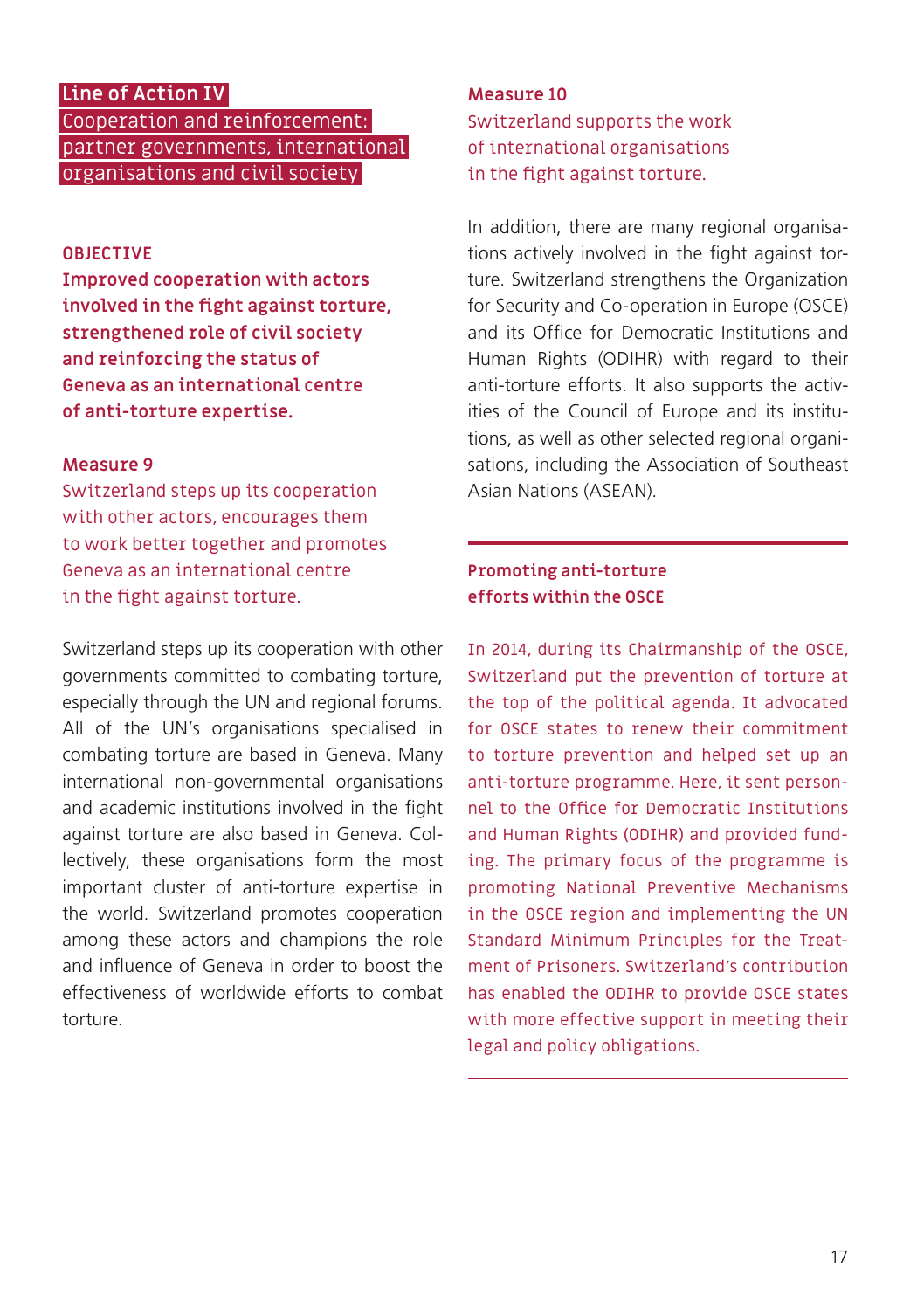Switzerland supports human rights defenders and non-governmental organisations in their efforts to combat torture.

Non-governmental organisations and human rights defenders play a key role in all areas of anti-torture efforts (prevention, prosecution, redress). They make a vital contribution to the realisation of the right to protection from torture. Switzerland supports civil society actors and promotes their cooperation with the relevant governments and international organisations. It is committed to protecting human rights defenders in accordance with Swiss quidelines on the subject.<sup>14</sup> To this end, Switzerland cultivates partnerships with selected non-governmental organisations in Switzerland and abroad which have the ability and necessary influence to bring about positive change.

### **Greater civil society participation is an accelerator of change**

Worldwide, non-governmental organisations uncover cases of torture, help the survivors and exert pressure on governments to intensify their efforts to combat torture. They are an important source of information for international bodies such as the UN Committee against Torture. They monitor whether governments are actually implementing the recommendations issued by international bodies.

The FDFA supports the World Organisation against Torture (OMCT), a global network of anti-torture NGOs based in Geneva. The OMCT facilitates contact between local organisations and the UN Committee against Torture and other international organisations, and ensures that the voice of civil society is heard. It trains local civil society organisations and helps to protect those involved in anti-torture activities from reprisals.

<sup>14</sup> Swiss Guidelines on the Protection of Human Rights Defenders, Bern, 2013.